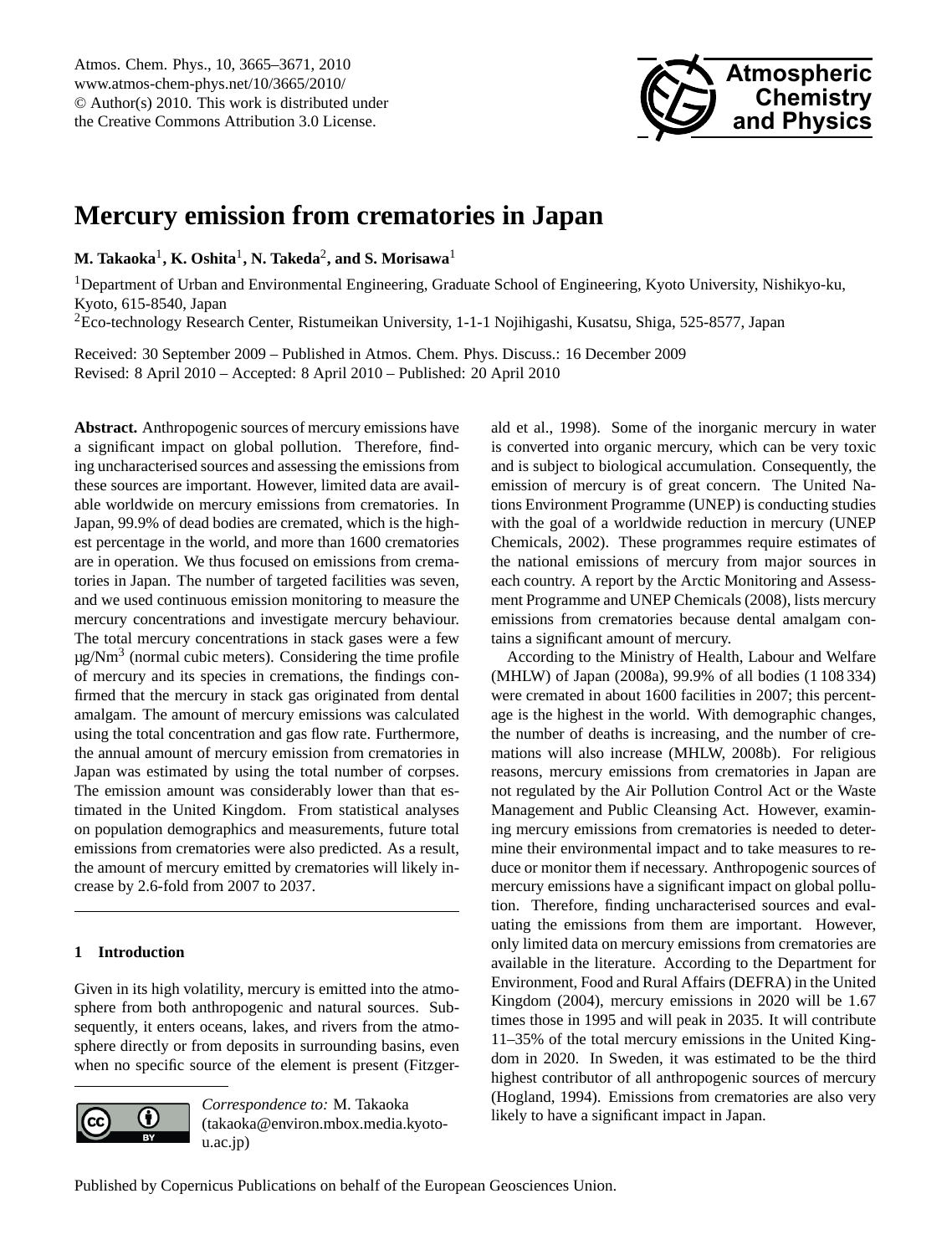

**Fig. 1.** The pretreatment section of the speciation CEM.

The purposes of this research were to measure actual emission levels, estimate emissions from crematories in Japan using measurement data and clarify the behaviour of mercury in crematory flue gas with the goal of predicting the environmental fate of the mercury in the surrounding area. Finally, future trends in emissions were estimated.

## **2 Materials and methods**

## **2.1 Facilities**

Table 1 shows the configuration of the seven crematories and the sampling conditions. In Japan, to prevent dioxin emissions from crematories, a guideline was implemented in 2000 requiring installation of air pollution control devices (APCDs) in newly constructed facilities. Although the removal efficiency of mercury by APCDs is beyond the scope of this research, APCDs do have a significant impact on the mercury concentration in final flue gas. Thus, we selected three crematories (Facilities No. 1, 2, and 3) that were constructed after 2000. In these particular facilities, bag filters were used as dust collectors and advanced APCDs had been installed. Additionally, Facility No. 7 also has a bag filter system, although it was constructed in 1998. Conversely, Facilities No. 5 and 6 were not equipped with even a dust collector. All crematories had a series of one secondary combustion chamber to one main combustion chamber, and in all cases, flue gases were cooled by air ejectors. Facility No. 1 used a heat exchanger for flue gas cooling. Natural gas and oil were used as auxiliary fuel in four (Facilities No. 1, 2, 4, and 7) and three (Facilities No. 3, 5, and 6) of the crematories, respectively.

The origin of the mercury is believed to be dental amalgam (Mills, 1990). Since there is a large difference in mercury emissions between a body with or without mercury amalgam, we conducted many measurements at two facilities (No. 6 and 7) to determine an accurate average mercury concentration. In other crematories, flue gas was sampled twice for each crematory. Since bodies are cremated individually, flue gas was sampled throughout a cremation, from ignition of the secondary burner to extinction of the main burner.

#### **2.2 Mercury emission monitoring**

Knowing the species of mercury in stack gas will contribute to a better understanding of the environmental fate of mercury. The mercury concentrations in stack gas were monitored continuously using a speciation mercury continuous emission monitor (CEM, MS1A+DM-6A; Nippon Instruments). This device was developed by Nippon Instruments and the Central Research Institute of the Electric Power Industry in Japan (Chua et al., 2003). The pretreatment section of the speciation CEM is shown in Fig. 1.

An aqueous solution of 1 mol/L potassium chloride and flue gases that had been passed through the dust filter is mixed with a gas/liquid contact coil to transfer oxidised mercury  $(Hg^{2+})$  into the liquid phase. The gas flow rate is 0.5 L/min, and the gas and solution are separated in the gas/liquid separating tube. Elemental mercury  $(Hg^0)$  in the gas phase is washed with 1 mol/L potassium hydroxide to remove any acid gas, and the excess moisture in the gas is condensed with an electric cooler. Then, the gas including  $Hg<sup>0</sup>$  is fed into the first detection device, which is an atomic absorption mercury analyser (DM-6A(1)). The aqueous solution in the gas/liquid separating tube is directed into another gas/liquid contact coil and then mixed with 1% stannous chloride and 10% sulphuric acid. In this process, the  $Hg^{2+}$  in solution is reduced, liberating gaseous  $Hg^{0}$ , which passes through another gas/liquid separating tube before it is fed into the second detection device (DM-6A(2)) to quantify the  $Hg^{2+}$ . Here, the gas flow rate must be the identical to that in line DM-6A(1).

Given this speciation, CEM was developed based on the Ontario Hydro method, which is used to determine the elemental, oxidised, particle-bound and total mercury emissions from coal-fired stationary sources (ASTM D6784-02, 2008); it was compared with the Ontario Hydro method periodically and showed an excellent correlation for mercury concentrations ranging from 0 to  $100 \mu g/Nm^3$  in a municipal solid waste incinerator (Chua et al., 2003). The detection limit of this device is  $0.1 \,\mathrm{\upmu g/Nm^3}$ .

Some flue gas obtained at Facility No. 7 was simultaneously sampled using an absorption method based on Japanese Industrial standard K0222. Flue gas was passed through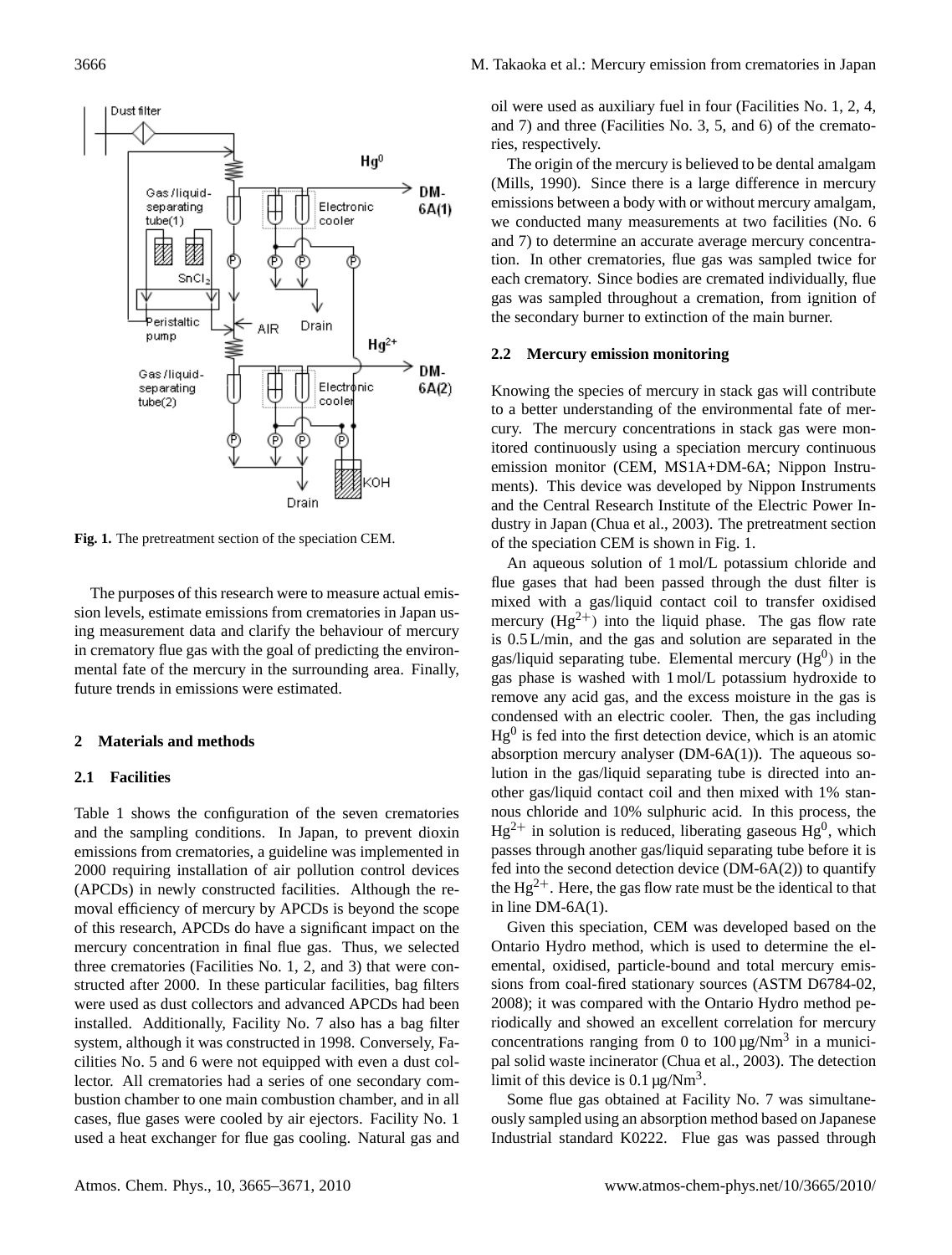**Table 1.** The configurations and mercury concentration of seven crematories.

| Facility No.                                                                | $\mathbf{1}$                  |                | $\overline{2}$       |                | 3                          |                | 4                             |                | 5              |                | 6                       | $\overline{7}$          |
|-----------------------------------------------------------------------------|-------------------------------|----------------|----------------------|----------------|----------------------------|----------------|-------------------------------|----------------|----------------|----------------|-------------------------|-------------------------|
| Dust collector                                                              | Bag filter                    |                | Bag filter           |                | Bag filter                 |                | Electrostatic<br>precipitator |                | $\equiv$       |                |                         | Bag filter              |
| <b>Advanced APCD</b>                                                        | Catalytic<br>reactor          |                | Catalytic<br>reactor |                | Activated carbon<br>filter |                |                               |                |                |                |                         |                         |
| Flue gas cooling device                                                     | Heat exchanger<br>+air ejecor |                | Air ejector          |                | Air ejector                |                | Air ejector                   |                | Air ejector    |                | Air ejector             | Air ejector             |
| Ventilation                                                                 | Induced                       |                | Induced              |                | Induced                    |                | Induced                       |                | Induced        |                | Induced                 | Induced                 |
| The number of secondary<br>chambers connected to<br>flue gas treatment line | $\overline{c}$                |                | $\overline{c}$       |                | $\overline{2}$             |                | 3                             |                | $\overline{2}$ |                | $\mathbf{1}$            | $\overline{2}$          |
| Fuel                                                                        | Natural gas                   |                | Natural gas          |                | Kerosene                   |                | Natural gas                   |                | Kerosene       |                | Kerosene                | Natural gas             |
| Experimental No.                                                            | $\mathbf{1}$                  | $\overline{2}$ | $\mathbf{1}$         | $\mathfrak{2}$ | $\mathbf{1}$               | $\overline{c}$ | $\mathbf{1}$                  | $\overline{c}$ | $\mathbf{1}$   | $\overline{c}$ | 44                      | 33                      |
| Cremation time                                                              | 58                            | 57             | 66                   | 59             | 48                         | 68             | 64                            | 45             | 71             | 66             | $84(60-107)$            | $57(47-75)$             |
| Age                                                                         | 64                            | 75             | 91                   | 79             | 98                         | 85             | 66                            | 80             | 84             | 65             | $81(52-99)$             | $77(29-101)$            |
| <b>Sex</b>                                                                  | female                        | female         | female               | female         | female                     | female         | male                          | female         | female         | male           | male(24),<br>female(20) | male(22),<br>female(11) |
| Hg concentraion<br>$(\mu g/Nm^3)$                                           | 0.2                           | 0.9            | 0.3                  | 0.4            | 0.4                        | 3              | 30.3                          | 1.4            | 2.8            | 0.3            | $3.0(0.2 - 82.7)$       | $4.3(0.8-25.2)$         |
| $Hg0$ concentraion<br>$(\mu g/Nm^3)$                                        | 0.1                           | 0.5            | 0.2                  | 0.1            | 0.3                        | 2.7            | 30.1                          | 1.3            | 2.7            | 0.2            | $2.6(0.1 - 81.2)$       | $2.2(0.0-23.6)$         |
| $Hg^{2+}$ concentraion<br>$(\mu g/Nm^3)$                                    | 0.1                           | 0.4            | 0.1                  | 0.3            | 0.1                        | 0.3            | 0.3                           | 0.1            | 0.1            | 0.1            | $0.5(0.1-2.7)$          | $2.1(0.7-8.1)$          |

a glass filter and bubbled through a sulphuric acid solution with potassium permanganate  $(KMnO<sub>4</sub>)$ . Mercury absorbed in the solution was measured using a frameless reduction vapourisation atomic absorption mercury analyser (RA-2; Nippon Instruments). The sulphuric acid solution with KMnO<sub>4</sub> oxidises organic or inorganic mercury into bivalent mercury ions, and using stannous chloride as a reducing agent, bubbling changes ions into mercury vapour. This mercury vapour is then directed to an absorption cell and atomic absorption was measured at a wavelength of 253.7 nm to determine the quantity of mercury.

Carbon monoxide  $(CO)$ , oxygen  $(O<sub>2</sub>)$ , carbon dioxide  $(CO_2)$ , nitrogen oxide  $(NO_x)$ , and sulphur dioxide  $(SO_2)$ concentrations were also monitored using continuous emission monitors (CGT-7000 for CO, NOA-7000 for O<sup>2</sup> and  $NO<sub>x</sub>$ , SOA-7000 for SO<sub>2</sub>; Shimadzu Co. Ltd.). In crematory No. 7, the HCl concentration was measured manually based on Japanese Industrial Standard K0107.

# **3 Results and discussion**

#### **3.1 Mercury concentration in crematory flue gas**

First, we show the relationship between the JIS and CEM methods in Fig. 2. As a result, the regression equation is as follows:



Fig. 2. The relationship between the JIS and CEM methods.

$$
CEM = 1.23(JIS) + 0.687(R^2 = 0.93),
$$
\n(1)

where CEM = CEM value  $(\mu g/Nm^3)$ ; JIS = JIS value  $(\mu g/Nm^3)$ .

Although the CEM values were slightly higher than the JIS values, the correlation coefficient was considered to be sufficiently high to determine trends in mercury emissions.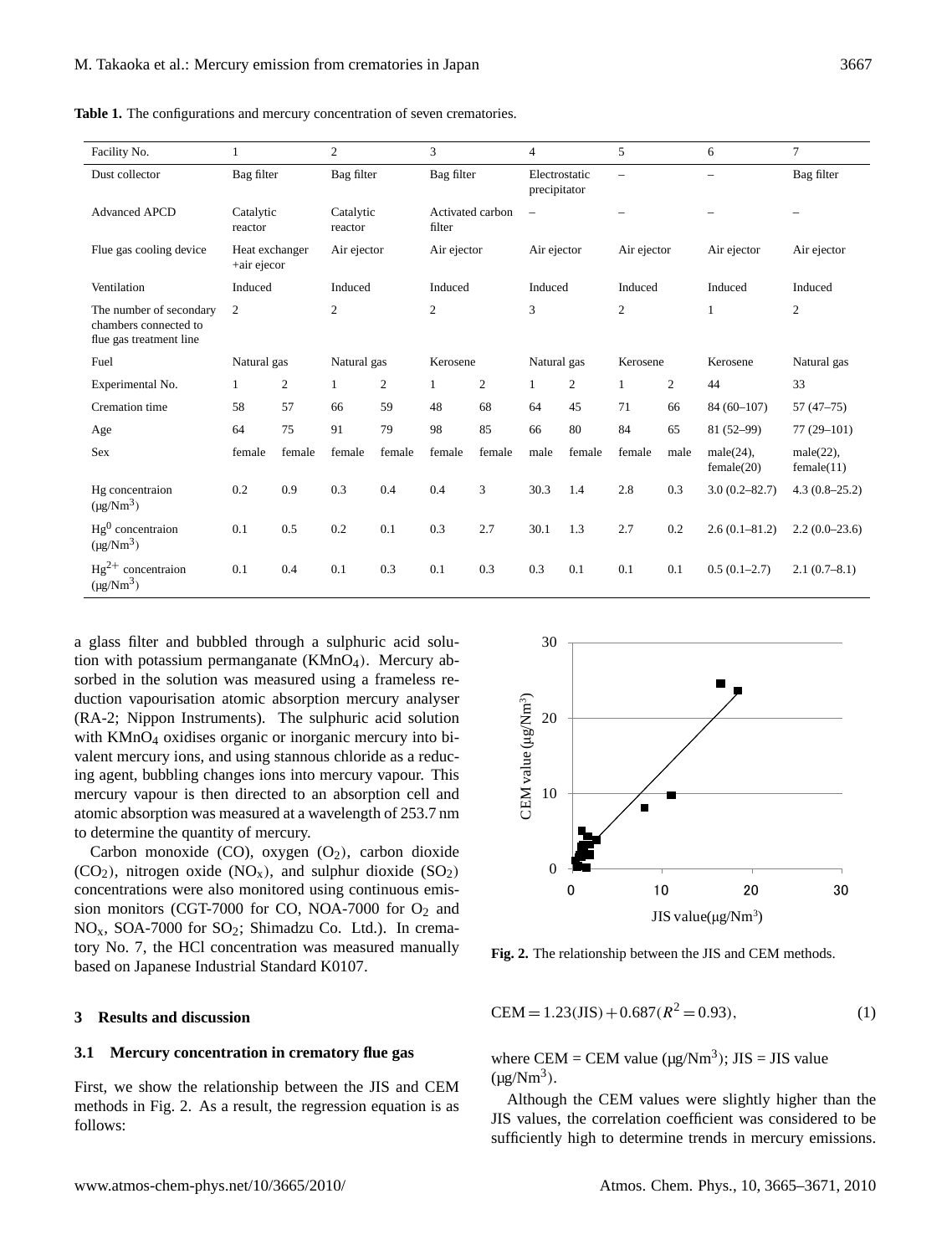

tration in crematory flue gas. Fig. 3. Temporal changes in the elemental mercury  $(Hg^0)$  concen-

When using the CEM value, we may need to be aware of some degree of overestimation.

The total averaged mercury concentration in stack gas was  $3.6 \mu g / Nm^3$ , which consisted of Hg<sup>0</sup> (2.6  $\mu g / Nm^3$ ) and  $Hg^{2+}$  (1.1 µg/Nm<sup>3</sup>). Hg concentrations ranged from 0.2 to 82.7  $\mu$ g/Nm<sup>3</sup>. When the concentration was normalised by  $12\%$  O<sub>2</sub> to compare the concentration to municipal solid waste incinerator flue gas, the total averaged mercury concentration was  $17.8 \,\mathrm{\upmu g/Nm^3}$ , which was higher than that in stack gas of a municipal solid waste incinerator (Takaoka et al., 2002). This is because the  $O_2$  concentration is so high  $(15.8-20.8\%)$  that the concentration normalised by 12% O<sub>2</sub> becomes high. The mercury concentrations for the facilities are shown in Table 1. The average mercury concentration by facility ranged from  $0.4$  to  $15.9 \,\mu g/Nm^3$ . This difference is not caused by the structure of each crematory, including APCDs, but depends on whether the body contains mercury amalgam.

Mercury concentrations in 22 crematory flue gas samples at three crematories, A, B, and C, were measured in the United Kingdom (Edwards, 2001). According to the reports, the average mercury concentrations normalised by  $11\%$  O<sub>2</sub> were 690, 880 and  $430 \mu g/Nm^3$  at crematory A, B and C, respectively. The mercury concentration in flue gas is influenced by the volume of exhaust gas per cremation. The average flue gas volume varied considerably by crematory; indeed, the range was  $3250 - 14600 \text{ Nm}^3$ /h. The average volume of exhaust gas in a cremation in Japan is 3–10 times larger than that in the United Kingdom because the flue gas was cooled by air dilution using an air ejector in Japan. However, this means that the mercury concentration in the UK exhaust gas is very high by comparison. Hogland (1994) reported the mercury concentration from a crematory in Lund, Sweden. Although the volume of exhaust gas was about 1/5– 1/20 of that in Japan, the maximum concentration achieved was  $60000 \mu g/Nm^3$ , which is extremely high. From comparisons with data for other countries, we suggest that the average mercury quantity emitted in Japan is low.

The contribution of  $Hg^0$  to the total mercury was 70%, which is relatively high.  $Hg^0$  concentrations ranged from 0.1 to 81.2  $\mu$ g/Nm<sup>3</sup>, whereas Hg<sup>2+</sup> concentrations ranged from 0.1 to 8.1  $\mu$ g/Nm<sup>3</sup>. A higher peak was observed only in Hg<sup>0</sup>.

dynamics, the stable form of mercury was calculated under The chemical form of mercury in flue gas is known to be influenced by the gas composition, especially the presence of halogen compounds (Takaoka, 2005). HCl was measured in Facility No. 7, and its concentration was found to range from 2 to  $13 \text{ mg}/\text{Nm}^3$ . Even when the HCl was removed by a bag filter (this facility did not use alkaline reagents for acid gas removal), the concentration was very low compared with that in the municipal solid waste incinerator. To check the validity of the mercury form from the viewpoint of thermothe following conditions:  $19.6\%$  O<sub>2</sub>, 10 ppm HCl and 4%  $H<sub>2</sub>O$  using Fact sage 5.0. As a result,  $H<sub>g</sub>Cl<sub>2</sub>$  was found to be stable at 200 $\degree$ C and Hg<sup>0</sup> to be dominant at temperatures above 600 °C. Because  $Hg^0$  was dominant in flue gas based on measurement results, there was a difference in the chemical form between the results of thermodynamics and measurements. It might be cleared by measurement in upstream flue gas before bag filter.

#### **3.2 Temporal change in mercury concentration**

Two patterns in changes of mercury concentrations were observed. The first pattern is shown in Fig. 3. In some samples, a large peak in  $Hg^0$  appeared at 10–20 min; two samples exceeded  $1000 \mu g / Nm^3$ . This period indicates the burning of the cephalic part of the corpse. Considering the behaviour of mercury in cremations, the findings confirmed that the mercury in stack gas originated from the mercury in dental amalgam. This behaviour was previously reported by Hogland (1994). During this period, peaks were observed in 36 samples.

In the other pattern, no distinct peak of  $Hg<sup>0</sup>$  was detected in the remaining 51 samples. In some samples, a small peak of  $Hg^{2+}$  was noted. Various internal organs of the human body contain mercury, and the mercury quantity in an adult is estimated to be more than 3.3 mg/body, apart from dental amalgam (The Chemical Society of Japan, 1977). Moreover, the mercury contents of liver (0.71 mg) and kidney (0.28 mg) are reportedly quite high. If these organs are burned in a short time, calculations indicate that a small peak (about 1–  $3 \mu g / N m^3$ ) may appear. From comparisons of the measurements and the above calculations, we can conclude that mercury in dental amalgam has a significant impact on mercury emissions from crematories.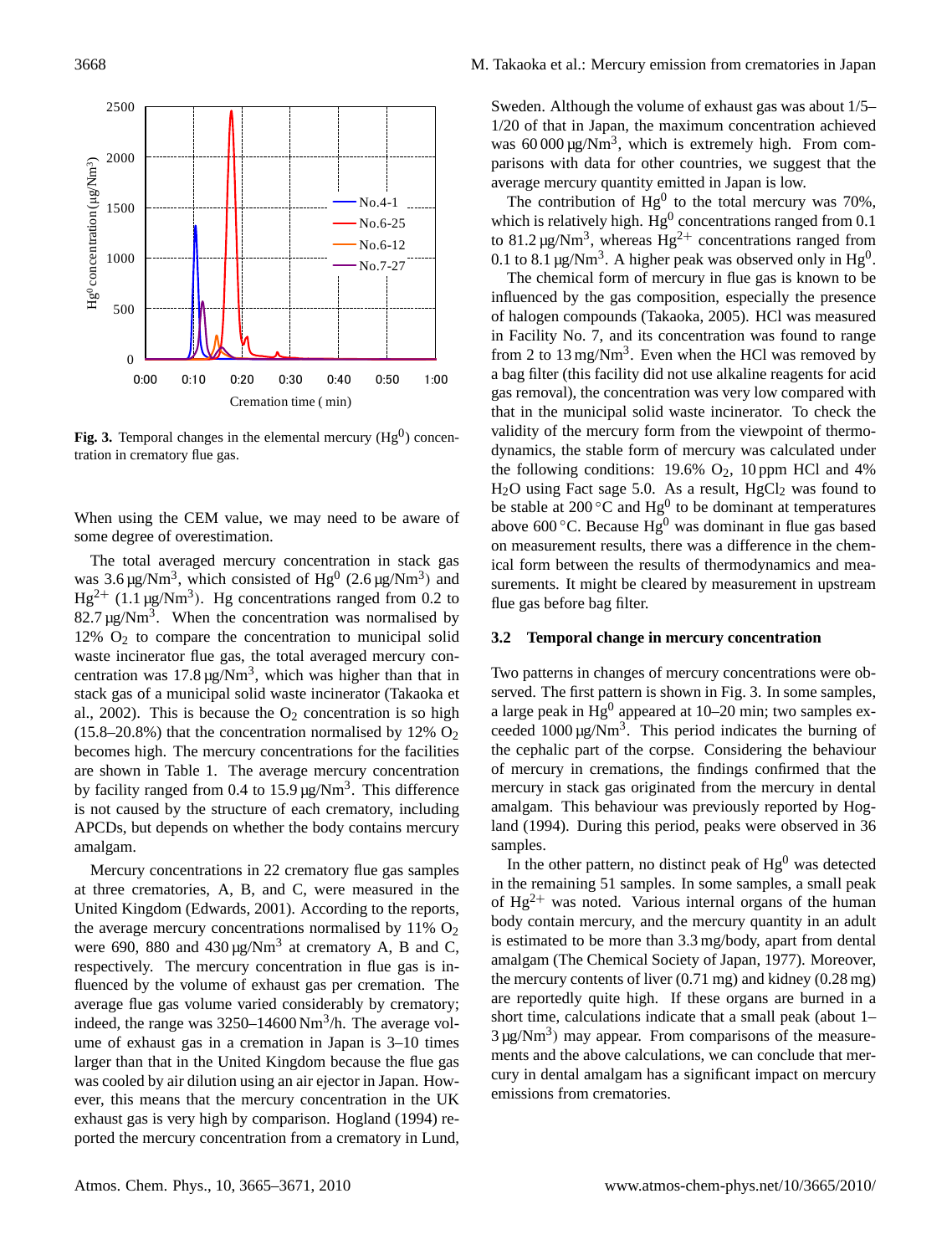

**Fig. 4.** The distribution of emission quantities calculated using measured data.

#### **3.3 Mercury emission from crematories**

Total emissions from all active crematories in Japan were estimated using the following equations:

Total emissions (mg/year) = Emission quantity (mg/body)  

$$
\times
$$
 the number of remains (bodies/year) (2)

Emission quantity (mg/body)

= Mercury concentration  $(mg/Nm<sup>3</sup>)$ 

 $\times$  dry gas volume (Nm<sup>3</sup>/h)

 $\times$  cremation period (h)/the number of cremations (bodies)

(3)

The amount of mercury emission was calculated to be 31.7 mg/cremation using the total concentration and gas flow rate. The standard deviation was 64 mg/body; this was so large because the mercury quantity per body has a large range from 0.7 to 362 mg/body. In the United Kingdom, 150 mg/four cremations was proposed as a regulatory criterion by DEFRA (2004). Taking this to be equivalent to 37.5 mg/body, the values in 15 samples in this research were over this level.

The distribution of emission quantities calculated using measured data is shown in Fig. 4. As the emission quantity increases, the frequency decreases. However, the frequency increased at over 80 mg/body. In the United Kingdom, in total, 54 cremations were tested at two separate locations (Rahill, 2008). From the results, 31 cremations were suspected to have been of bodies with no amalgam fillings. Average mercury release per cremation over 54 cremations was reported to be 240 mg/body. The United States Environmental Protection Agency (US EPA) also reported that the emission quantity was 456 mg/body from nine cremations (Rahill,



Figure 5. The amount of mercury emission per cremation calculated using measured group: 0–59:4, 60–64:6, 65–69:7, 70–74:9, 75–79:15, 80–84:17, data by age group (number of samples by age group: 0–59:4, 60–64:6, 65–69:7, 85–89:9, 90–94:12, 95+:8). 70–74:9, 75–79:15, 80–84:17, 85–89:9, 90–94:12, 95+:8) **Fig. 5.** The amount of mercury emission per cremation calculated using measured data by age group (number of samples by age

2008). Although 0.94 mg/body was reported in another US EPA document, this value would have been for bodies with no amalgam filling (US EPA, 1997). According to the UNEP tool kit for the identification and quantification of mercury releases (2005), the emission quantity in various countries ranged from 0.1 to 5.1 g/body. Comparing our results with these reported data, including corpses with amalgam fillings, the emission quantity obtained in this research is quite low. The use of amalgam has a close relationship with mercury emissions. The amount of mercury in amalgam in one filling was reported to be 600 mg by Mills (1990). We sought to examine the actual mercury content in one used amalgam filling. According to our ongoing research, the weight per filling removed by a dentist ranged from 56 to 231 mg. The mercury content in an amalgam filing ranged from 42.5 to 53.0%. Therefore, the average amount of mercury per filling was 51.6 mg. This is at least one of the reasons why emissions in Japan are low.

The amount of mercury emission per cremation calculated using measured data by age group is shown in Fig. 5. The maximum value was obtained in the age range 65–69 years. The second highest value was observed in the age ranges of 95+, 70–74, and 60–64 years. In addition, a difference in mercury emission was observed between males and females. This trend is consistent with a report from the United Kingdom (Edwards, 2001).

These mean values (31.7 mg/body) were multiplied by 1 169 174, the number of bodies cremated in 2007, which was calculated using the number of corpses (1 108 334 including dead bodies of uncertain age (MHLW, 2008b)) and the cremation rate (99.9%); total emissions were estimated to be 35.1 kg/year. Considering the number of bodies and the emission quantity by age group, the total estimated emissions decreased slightly to 32.5 kg/year. This constitutes less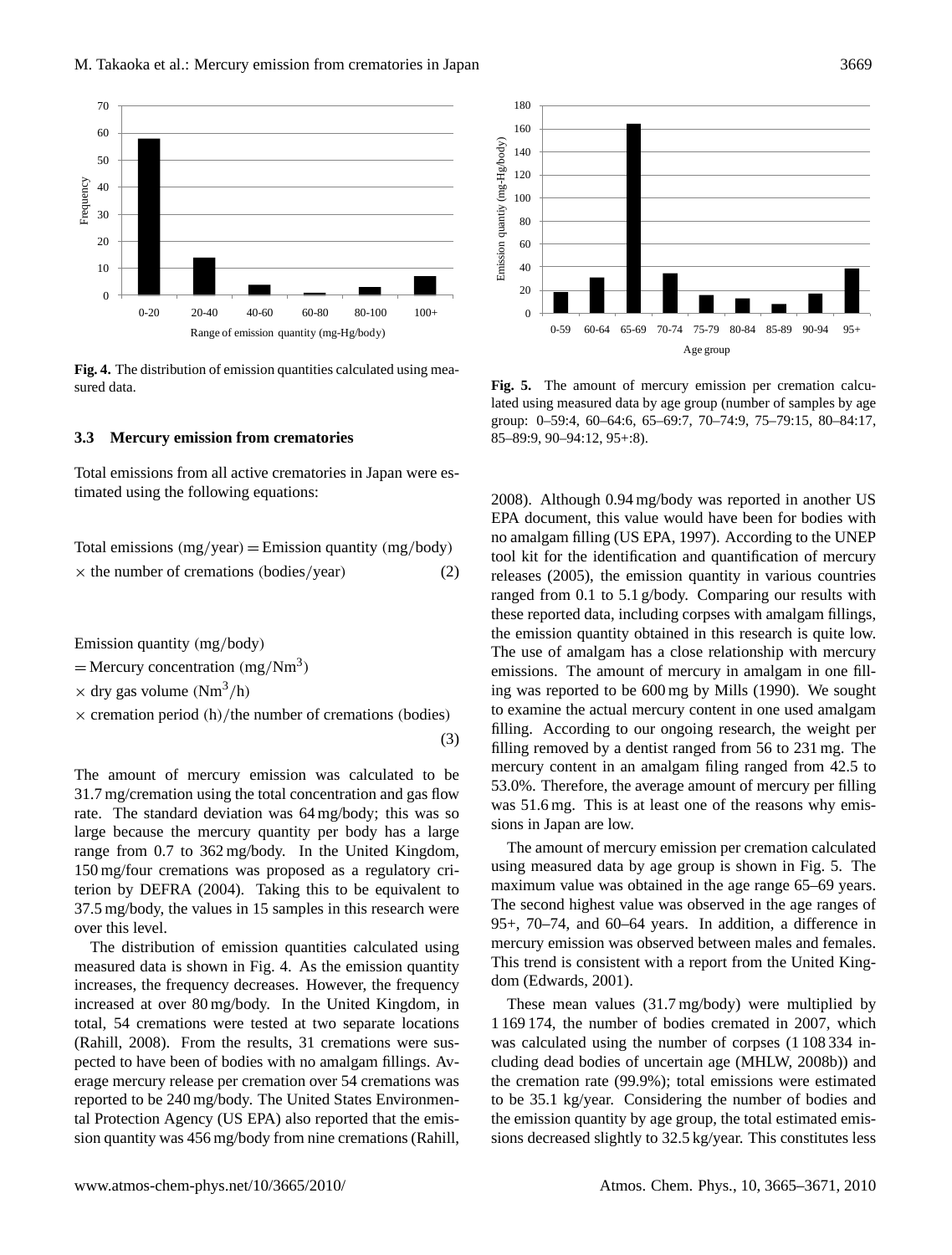

Fig. 6. Estimated future trends of total mercury emissions in Japan from crematories based on population demographic statistics and measured data.

than 0.01% of the total amount of mercury released into the atmosphere (21–28 tons/year) in Japan (Kida et al., 2008).

To estimate mercury emissions in the United Kingdom, 3 g/body was used as the emission quantity (DEFRA, 2004). This value is based on Mills' report (1990), which assumes that a dead body has five restored teeth with amalgam fillings containing 0.6 g mercury. Based on this assumption, the mercury emission was calculated to be 3300 kg/year in Japan. This procedure leads to an obvious overestimation. The mercury release to the air from crematories should be based on measurements.

Next, total future trends in emission were calculated using statistics on population demographics (NIPSSR, 2008) and the emission quantity obtained in this research. That is, the emission quantity was multiplied by the number of dead bodies by age group. Here, we assume that the emission quantity obtained in this research is a property of each group and shifted it to the emission quantity of the next age range as 5 years passed. We set the cremation rate to be 100%. As a result, estimated future trends of total mercury emissions from crematories based on the statistics of population demographics and measured data are shown in Fig. 6. The amount of mercury emissions from crematories is expected to increase to 86 kg/year, about 2.6-fold, between 2007 and 2037. The distinct distribution of emission quantities is expected to show a rapid decrease in 2042 because the highest emission quantity (164 mg/body) moved outside the age ranges. In fact, the distribution of emission quantities would then be expected to moderate and then decline because of the impact of dental care, such as the removal of amalgam fillings, the loss of teeth and loss of mercury in amalgam fillings (Skare, 1995) as the age group shifts. Although we should use measurement data to estimate current emissions, we can combine measurement data with demographic statistics on dental care or material flow data of mercury amalgam to estimate accurate future trends in mercury emissions from crematories.

### **4 Conclusions**

In this study, to measure the actual emission level and estimate the emission from crematories in Japan using measurement data, the mercury concentration in crematory flue gas from mercury emissions was examined at seven facilities. Total averaged mercury concentration in stack gas was 3.6 µg/Nm<sup>3</sup>, which consisted of Hg<sup>0</sup> at 2.6 µg/Nm<sup>3</sup> and Hg<sup>2+</sup> at 1.1  $\mu$ g/Nm<sup>3</sup>. The mercury concentration ranged from 0.2 to 82.7  $\mu$ g/Nm<sup>3</sup>. At two facilities, we used continuous emission monitoring to measure mercury concentrations and to evaluate mercury behaviour. In some samples, a large peak of  $Hg<sup>0</sup>$  appeared at 10–20 min. Considering the behaviour of mercury in cremations, the findings confirmed that mercury in stack gas originated from dental amalgam. The amount of mercury emitted was calculated to be 31.7 mg/cremation using the total concentration and gas flow rate. The emission quantity obtained in this research is apparently quite low. Although the reason for this is unclear, the mercury amount per filling in the Japanese oral cavity may be smaller than that in other countries. Furthermore, the annual amount of mercury emission from crematories in Japan was estimated using the total number of corpses. The total emissions were estimated to be 35.1 kg/year. Total future trends in emissions were calculated using demographic statistics and the emission quantity obtained in this research. As a result, the amount of mercury emissions from crematories is expected to increase by 2.6-fold between 2007 and 2037.

One possible countermeasure would be to remove amalgam fillings before cremation, but this may be difficult to actualize for practical and religious reasons.

*Acknowledgements.* We are grateful for financial support in the form of a Grant-in-Aid for Waste Treatment Research and Health Sciences Research Grants in FY 2007 to 2009 from the Japanese government and for cooperation with the sampling and mercury analysis from each municipality, and Shoji Eguchi of Taiyo Chikuro Industries and Koji Tanida of Nippon Instruments.

Edited by: R. Ebinghaus

#### **References**

- Arctic Monitoring and Assessment Programme (AMAP) and UNEP Chemicals: Technical Background Report to the Global Atmospheric Mercury Assessment, online available at [http://www.chem.unep.ch/mercury/Atmospheric](http://www.chem.unep.ch/mercury/Atmospheric_Emissions/Atmospheric_emissions_mercury.htm) Emissions/ Atmospheric emissions [mercury.htm,](http://www.chem.unep.ch/mercury/Atmospheric_Emissions/Atmospheric_emissions_mercury.htm) 2008.
- ASTM D6784-02: Standard test method for elemental, oxidized, particle-bound and total mercury in flue gas generated from coalfired stationary sources (Ontario Hydro Method), 2008.
- Chua, A., Tanida, K., Takaoka, M., and Noda, N.: Development of mercury CEMs for emission gases. Proc. of 18th International Low-Rank Fuels Symposium, 1–9, 2003.
- Department for Environment Food and Rural Affairs(DEFRA), UK; Mercury emissions from crematoria Second consultation, De-